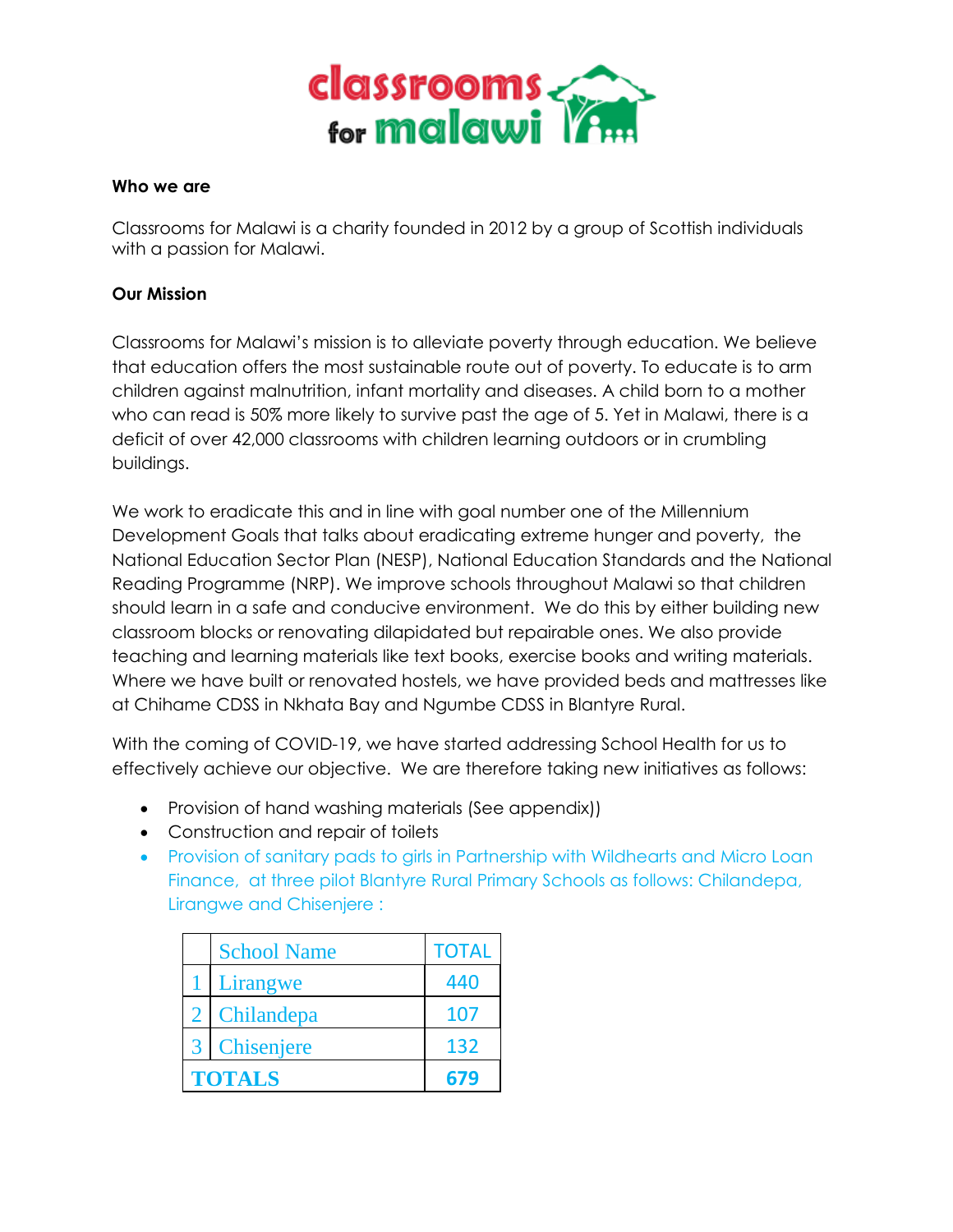

Before providing the sanitary pads, the girls will undergo a menstrual hygiene training programme. They will be taught about the reproductive system, puberty, menstruation circle, care and use of the Days for Girls Pads (See prog),

Why the pads are being provided

- Some Rural girls cannot afford sanitary pads as a result they absent themselves from school when menstruating
- Those that force themselves to come to school learn uncomfortably as they are afraid of soiling themselves
- Promoting personal hygiene
- Since the sanitary pads are reusable they are cost effective

When providing the sanitary pads, learning materials will also be provided courtesy of Wildhearts as follows:

|                       | <b>SUMMARY ENROLMENT</b> |                |                  |          |             |          |                  |     |                  |     |       |     |                  |     |       |   |       |       |      |
|-----------------------|--------------------------|----------------|------------------|----------|-------------|----------|------------------|-----|------------------|-----|-------|-----|------------------|-----|-------|---|-------|-------|------|
|                       | STD <sub>1</sub>         |                | STD <sub>2</sub> |          | <b>STD3</b> |          | STD <sub>4</sub> |     | STD <sub>5</sub> |     | STD 6 |     | STD <sub>7</sub> |     | STD 8 |   | -n    |       |      |
| <b>Name of School</b> |                          | G.             |                  | <b>U</b> |             |          | B                |     | B                | G.  | B     | G.  |                  | G   | D     | G |       |       |      |
| lantyre Rural         |                          |                |                  |          |             |          |                  |     |                  |     |       |     |                  |     |       |   |       |       |      |
| Lirangwe              | 126                      | 130            | 165              | 148      | 157         | 178      | 139              | 132 | 121              | 134 | 102   | 120 | I UY             | 149 |       |   | 919   | 991   | 1910 |
| Chilandepa            | 31                       | $\Omega$<br>20 | $\sim$           | 31       | 35          | 38       | -41              | 28  | 29               | 26  | 29    | 34  | 22               | 14  |       |   | 210   | 199   | 409  |
| Chisenjere            | 109                      | 115            | Q <sub>7</sub>   | 82       | 102         | 72<br>72 | 84               | 96  | 56               | -91 | 87    | 104 |                  | 48  |       |   | 566   | 608   | 1144 |
| <b>TOTALS</b>         | 302                      | 323            | 363              | 350      | 371         | 385      | 295              | 312 | 263              | 283 | 199   | 293 | 214              | 373 |       |   | 1,695 | 1,798 | 3553 |
|                       |                          |                |                  |          |             |          |                  |     |                  |     |       |     |                  |     |       |   |       |       |      |

Why are the writing materials are being provide?

- Some learners come to school without neither a pencil, pen nor note book and cannot write notes nor assignments.
- Psychologically, this affects them and eventually has a negative impact on their learning

### **Our model of working**

To effectively achieve our goal we work side-by-side with Malawian educational stakeholders like local communities, District Education Managers, teachers and local government authorities: they identify schools in dire need of improved infrastructure as enshrined in their School Improvement plans (SIPs) that give rise to District Education Development Plans (DEPs). We employ local tradesmen and use locally sourced materials to construct classrooms.

Working in Scotland and Malawi with volunteers, schools, businesses, community groups, local authorities and other charities, Classrooms for Malawi, since our inception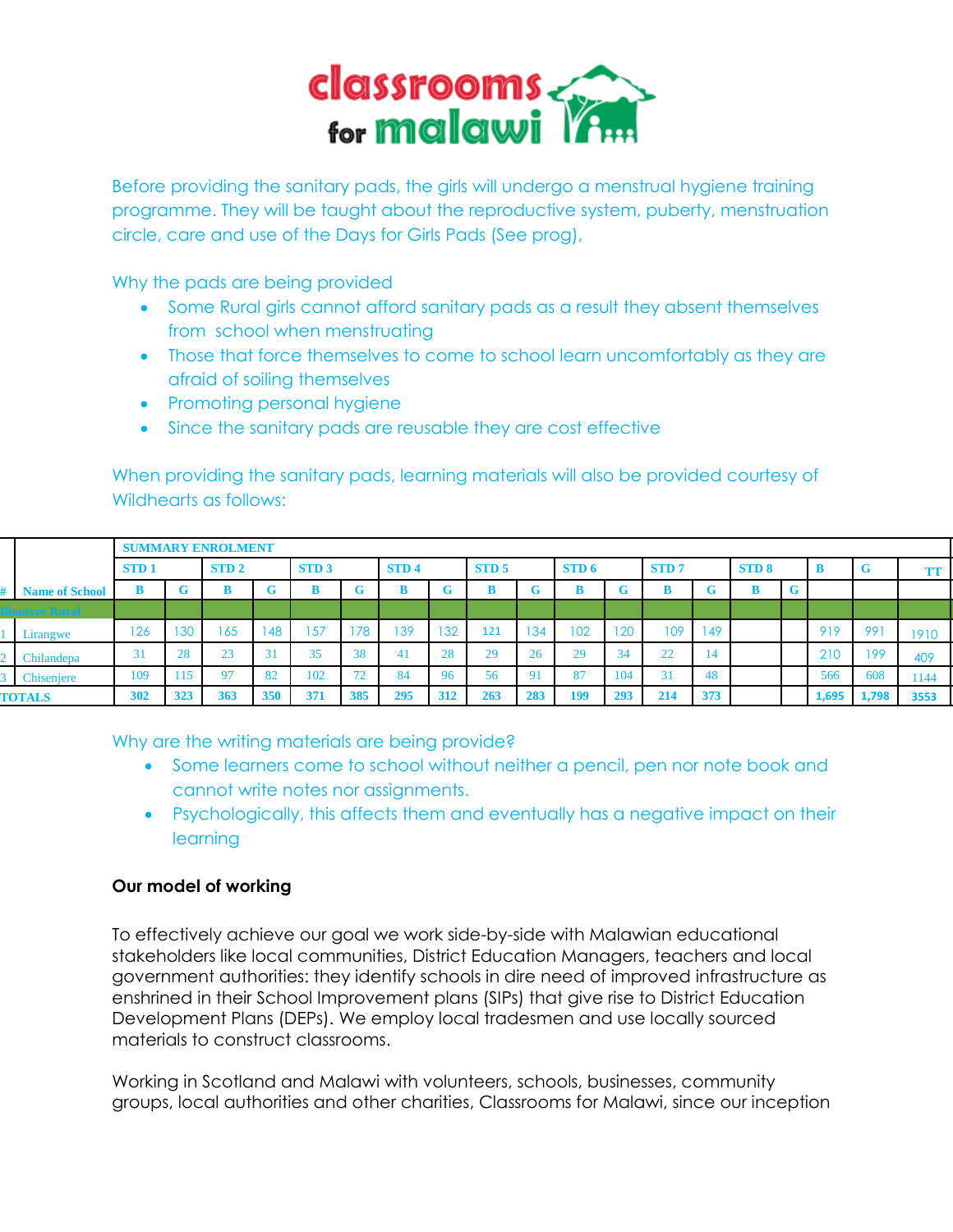

in 2012, has done 212 works. We have built 58 new classrooms and 1 new hostel besides renovating 154 classrooms and 7 hostels. 10 out of the 58 new classrooms have been built at nursery schools. We have worked in Blantyre (rural and urban); Mulanje, Mzimba North, Dedza, Chiradzulu, Mwanza, Nkhata Bay and Zomba.

Since we work with other charities, school groups, other community groups and businesses in Scotland that raise money for specific projects, they sometimes travel to Malawi to work on the projects and meet their Malawian partners. We believe in reciprocal partnership and see all of our relationships as two-way partnerships between Malawi and Scotland. We also carry out construction or renovation works which do not involve teams travelling to Malawi and work year round to provide dynamic, safe learning environments. Our goal is to take children out of poverty through education.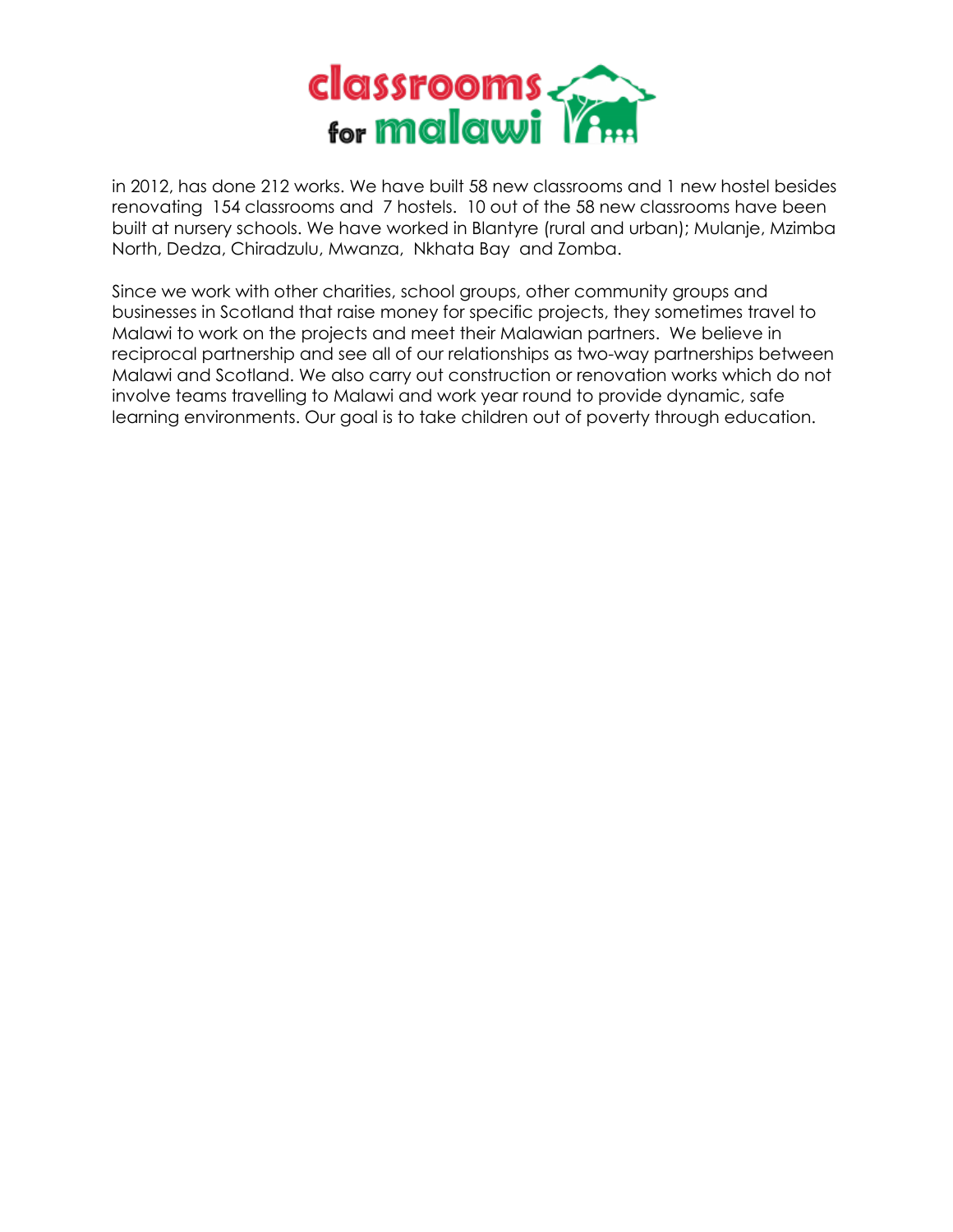| Data of sites since 2012 |                 |                 |                   |                         |                |                 |         |                                              |  |  |
|--------------------------|-----------------|-----------------|-------------------|-------------------------|----------------|-----------------|---------|----------------------------------------------|--|--|
| Region                   | <b>Division</b> | <b>District</b> | <b>School</b>     | Renovated               | <b>New</b>     | Year            |         | <b>Funder</b>                                |  |  |
| Southern                 | South West      |                 |                   |                         |                |                 |         |                                              |  |  |
|                          | $\mathbf{1}$    | <b>BT Urban</b> |                   |                         |                |                 |         |                                              |  |  |
|                          |                 | $\mathbf 1$     | Misesa PS         | 4                       | 3              | 2012-<br>14     |         |                                              |  |  |
|                          |                 | $\overline{2}$  | Kachere           |                         | 3              | 2017-<br>18     | Nursery | Noreen Davies<br>Hikers and<br><b>Bikers</b> |  |  |
|                          |                 | 3               | Kachere Nur       |                         | 3              | 2014-<br>15     |         |                                              |  |  |
|                          |                 | $\pmb{4}$       | Nyambadwe<br>PS   | 4                       |                | 2015-<br>16     |         | Whitehill<br>Secondary<br>School             |  |  |
|                          |                 |                 | Nyambadwe<br>PS   | 4                       |                | 2019            |         | Whitehill<br>Secondary<br>School             |  |  |
|                          |                 | 5               | Bangwe<br>Nursery |                         | 4              | 2018            |         | Singh Family                                 |  |  |
|                          |                 |                 |                   | 12                      | 13             |                 |         |                                              |  |  |
|                          | $\overline{2}$  | <b>BT Rural</b> |                   |                         |                |                 |         |                                              |  |  |
|                          |                 | $\mathbf{1}$    | Mang'omba         | $\overline{4}$          |                | 2012-<br>13     |         |                                              |  |  |
|                          |                 | $\overline{2}$  | Chisenjere        | 6                       | 3              | 2013-<br>14     |         |                                              |  |  |
|                          |                 |                 | Chisenjere        | $\overline{\mathbf{3}}$ |                | 2019            |         |                                              |  |  |
|                          |                 | $\overline{3}$  | Ngumbe<br>CDSS    | 5                       |                | 2013-<br>$14\,$ | Hostels | Bearsden<br>Academy                          |  |  |
|                          |                 |                 | Ngumbe<br>CDSS    | $\overline{2}$          |                | 2019            | Hostels | Bearsden<br>Academy                          |  |  |
|                          |                 | 4               | Katete PS         | 6                       |                | 2013-<br>$14\,$ |         | Kilsyth Boys<br><b>Brigade</b>               |  |  |
|                          |                 |                 | Katete PS         | $\pmb{4}$               |                | 2015-<br>16     |         | Kilsyth Boys<br><b>Brigade</b>               |  |  |
|                          |                 |                 | Katete PS         |                         | $\overline{3}$ |                 |         | Kilsyth Boys<br>Brigade                      |  |  |
|                          |                 | 5               | Michiru PS        | $\boldsymbol{6}$        | $\mathbf{3}$   | 2014-<br>15     |         |                                              |  |  |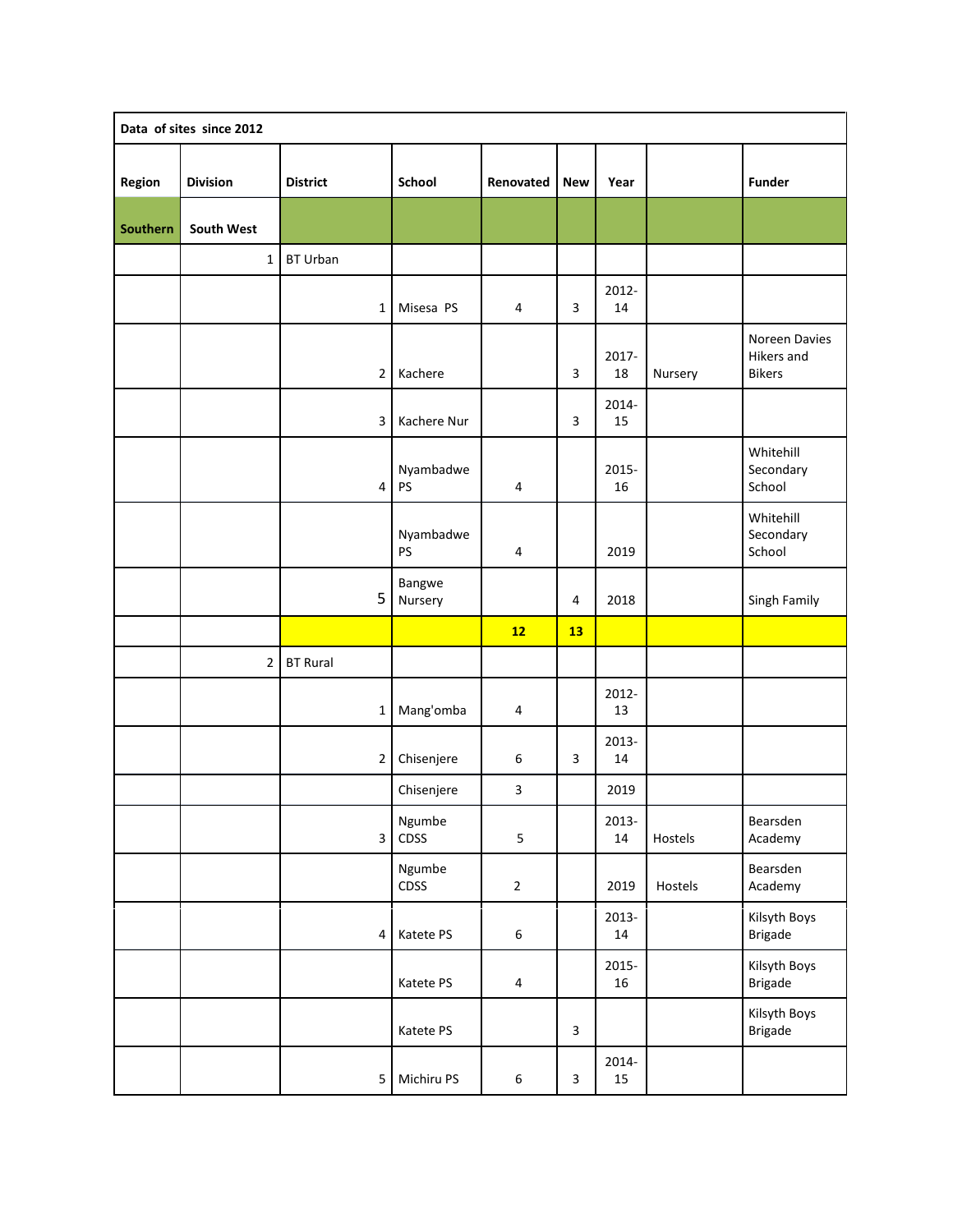|                    |                  | Michiru PS       | $\overline{7}$          |                | 2018            |                  | Renfrew High<br>School                                   |
|--------------------|------------------|------------------|-------------------------|----------------|-----------------|------------------|----------------------------------------------------------|
|                    | 6                | Namitsitsi PS    | $\mathbf 2$             |                | 2014-<br>15     |                  | Well<br>Foundation                                       |
|                    |                  | Namitsitsi PS    | $\mathbf 2$             |                | 2016-<br>$17\,$ |                  | Well<br>Foundation                                       |
|                    | $\overline{7}$   | William PS       |                         | 3              | 2016-<br>17     |                  | Renfrewshire<br><b>Building</b><br>Services<br>employees |
|                    | 8                | William          |                         | 3              | 2017-<br>18     | Nursery          | Renfrewshire<br><b>Building</b><br>Services<br>employees |
|                    |                  |                  |                         | 3              | 2019            |                  | Renfrewshire<br><b>Building</b><br>Services<br>employees |
|                    | $\boldsymbol{9}$ | Chilangoma<br>PS |                         | $\overline{2}$ | 2016-<br>17     |                  |                                                          |
|                    | 10               | Lirangwe PS      | $\overline{7}$          | 3              | 2015-<br>16     | Plus SNE<br>Room |                                                          |
|                    | 11               | Chilandepa<br>PS |                         | $\overline{2}$ | 2017-<br>18     |                  |                                                          |
|                    | 12               | Ntondoko         | $\mathbf 2$             | $\overline{2}$ | 2019            |                  | St Margarets                                             |
|                    | 13               | Mlambe 1         | $\overline{2}$          |                | 2020            |                  |                                                          |
|                    | 14               | Ntenjera PS      | $\overline{2}$          |                | 2020            |                  |                                                          |
|                    |                  |                  | 60                      | 27             |                 |                  |                                                          |
| 3                  | Mwanza           |                  |                         |                |                 |                  |                                                          |
|                    | $1\vert$         | Mpira            | 4                       | $\overline{2}$ | 2016-<br>$17\,$ |                  | St Magarets<br>Academy                                   |
|                    |                  |                  | $\overline{\mathbf{4}}$ | $\overline{2}$ |                 |                  |                                                          |
| Shire<br>Highlands |                  |                  |                         |                |                 |                  |                                                          |
| $\overline{4}$     | Mulanje          |                  |                         |                |                 |                  |                                                          |
|                    | $\mathbf 1$      | Namulenga<br>PS  | $\boldsymbol{6}$        |                | 2012-<br>13     |                  |                                                          |
|                    |                  | Namulenga<br>PS  | $\mathbf{3}$            |                | 2013-<br>$14\,$ |                  | St Bernadette's<br>parish                                |
|                    |                  | Namulenga<br>PS  |                         |                | 2014-<br>15     | Roof Rep         | St Bernadette's<br>parish                                |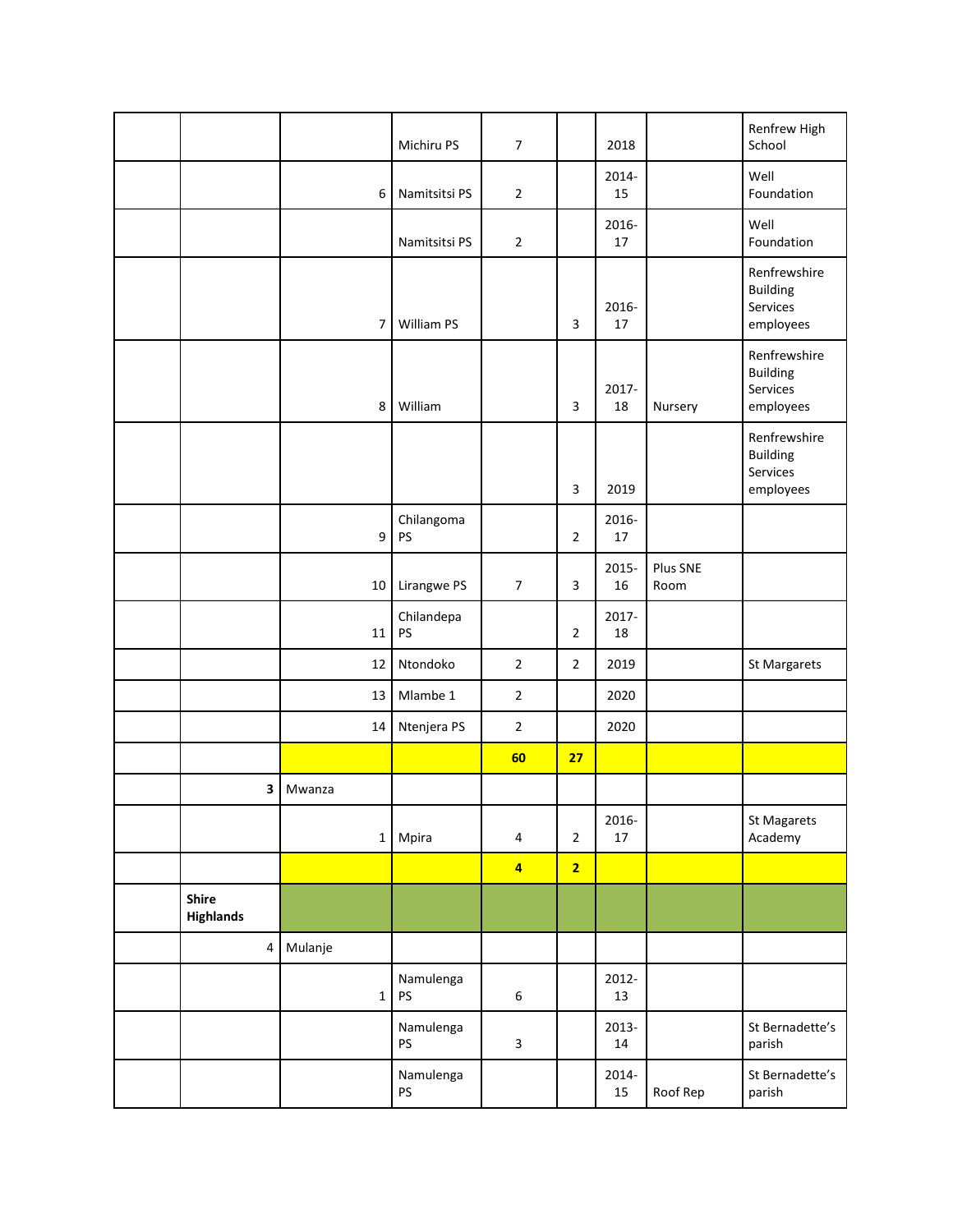|                |                     |                         | Namulenga<br>PS      |                         | $\mathbf{1}$            | 2015-<br>16   | <b>SNE Room</b>   | St Bernadette's<br>parish          |
|----------------|---------------------|-------------------------|----------------------|-------------------------|-------------------------|---------------|-------------------|------------------------------------|
|                |                     | $\overline{2}$          | Pasani PS            | 6                       |                         | 2015-<br>16   |                   | Dunblane Boys<br><b>Brigade</b>    |
|                |                     |                         |                      | 9                       | $\overline{2}$          | 2019          |                   | Dunblane Boys<br><b>Brigade</b>    |
|                |                     | $\overline{3}$          | Nansato PS           | 12                      |                         | 2015-<br>16   |                   | Dunblane Boys<br><b>Brigade</b>    |
|                |                     | $\overline{\mathbf{4}}$ | Nansomba<br>CDSS     | $\overline{4}$          |                         | 2015-<br>16   |                   | Lenzie Academy                     |
|                |                     | $\overline{5}$          | Lauderdale           | $\mathbf 2$             |                         | 2020          |                   |                                    |
|                |                     |                         |                      | 42                      | $\overline{\mathbf{3}}$ |               |                   |                                    |
|                | 5                   | Chiradzulu              |                      |                         |                         |               |                   |                                    |
|                |                     | $\mathbf 1$             | <b>Bright Future</b> |                         | $\overline{2}$          |               | Nursery           | Classrooms for<br>Malawi           |
|                |                     |                         |                      |                         | $\overline{2}$          |               |                   |                                    |
|                | <b>South East</b>   |                         |                      |                         |                         |               |                   |                                    |
|                | 6 <sup>1</sup>      | Zomba                   |                      |                         |                         |               |                   |                                    |
|                |                     | $\mathbf{1}$            | Naming'azi           | 6                       |                         | 2014-<br>15   |                   | Bannockburn<br>Secondary<br>School |
|                |                     |                         | Naming'azi           |                         | $\overline{2}$          | 2014-<br>17   |                   | Bannockburn<br>Secondary<br>School |
|                |                     |                         |                      | $6\phantom{1}$          | $\overline{2}$          |               |                   |                                    |
| <b>Central</b> |                     |                         |                      |                         |                         |               |                   |                                    |
|                | <b>Central West</b> |                         |                      |                         |                         |               |                   |                                    |
|                | $\overline{7}$      | Dedza                   |                      |                         |                         |               |                   |                                    |
|                |                     | $\mathbf{1}$            | Dzenza               | 4                       |                         | 2013-<br>14   | Repainted<br>2017 | Glennifer High<br>School           |
|                |                     |                         | Dzenza               | 5                       |                         | 2015-<br>16   |                   | Glennifer High<br>School           |
|                |                     |                         | Dzenza               | $\overline{\mathbf{3}}$ |                         | 2018          |                   | Glennifer High<br>School           |
|                |                     | $\mathbf 2$             | Chitowo              |                         | $\overline{4}$          | 2016-<br>2017 | and offices       | Malawi<br>Community<br>Hubs        |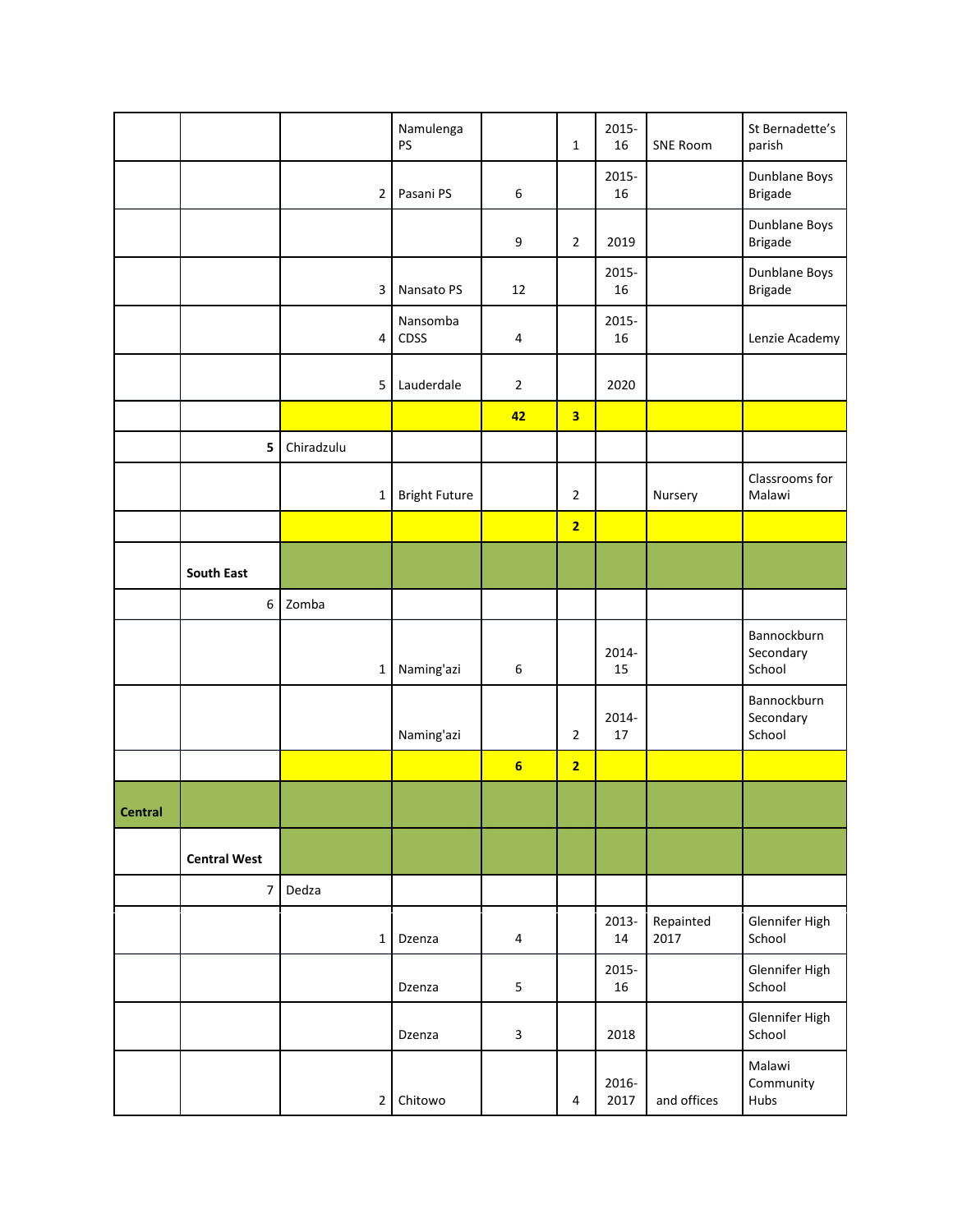|                 |          |                |                 | 12        | $\overline{4}$          |             |                                               |                                   |
|-----------------|----------|----------------|-----------------|-----------|-------------------------|-------------|-----------------------------------------------|-----------------------------------|
| <b>Northern</b> |          |                |                 |           |                         |             |                                               |                                   |
|                 | Northern |                |                 |           |                         |             |                                               |                                   |
|                 | 8        | Mzimba North   |                 |           |                         |             |                                               |                                   |
|                 |          | $\mathbf{1}$   | Ekwendeni<br>PS | 4         |                         | 2013-<br>14 |                                               | Williamwood<br>High School        |
|                 |          |                | Ekwendeni<br>PS | 14        |                         | 2015-<br>16 |                                               | Williamwood<br><b>High School</b> |
|                 |          |                | Ekwendeni<br>PS |           | 3                       | 2018        |                                               | Williamwood<br>High School        |
|                 |          | $\overline{2}$ | Econgonweli     |           | $\overline{2}$          | 2013-<br>14 | Nursery                                       | Chesney Trust                     |
|                 |          |                |                 | <b>18</b> | $\overline{\mathbf{5}}$ |             |                                               |                                   |
|                 | 9        | NkhataBay      |                 |           |                         |             |                                               |                                   |
|                 |          | $\mathbf{1}$   | Chihame<br>CDSS |           |                         |             | 1 Hostel                                      | Cardinal Hume<br>High School      |
|                 |          |                |                 |           |                         |             |                                               |                                   |
| <b>TOTAL</b>    | 9        | 32             |                 | 154       | 58                      |             |                                               |                                   |
|                 |          |                |                 | 212       |                         |             | 1 New hostel<br>7 Renovated<br><b>Hostels</b> | 16 Pit latrines                   |

# **Summary:** Been to 9 districts and 32 Schools

New classrooms built: 58 Renovated Classrooms: 154

New Hostels: 1 Renovated Hostels: 7 New Pit Latrines 16 Renovated Pit Latrines: 2 blocks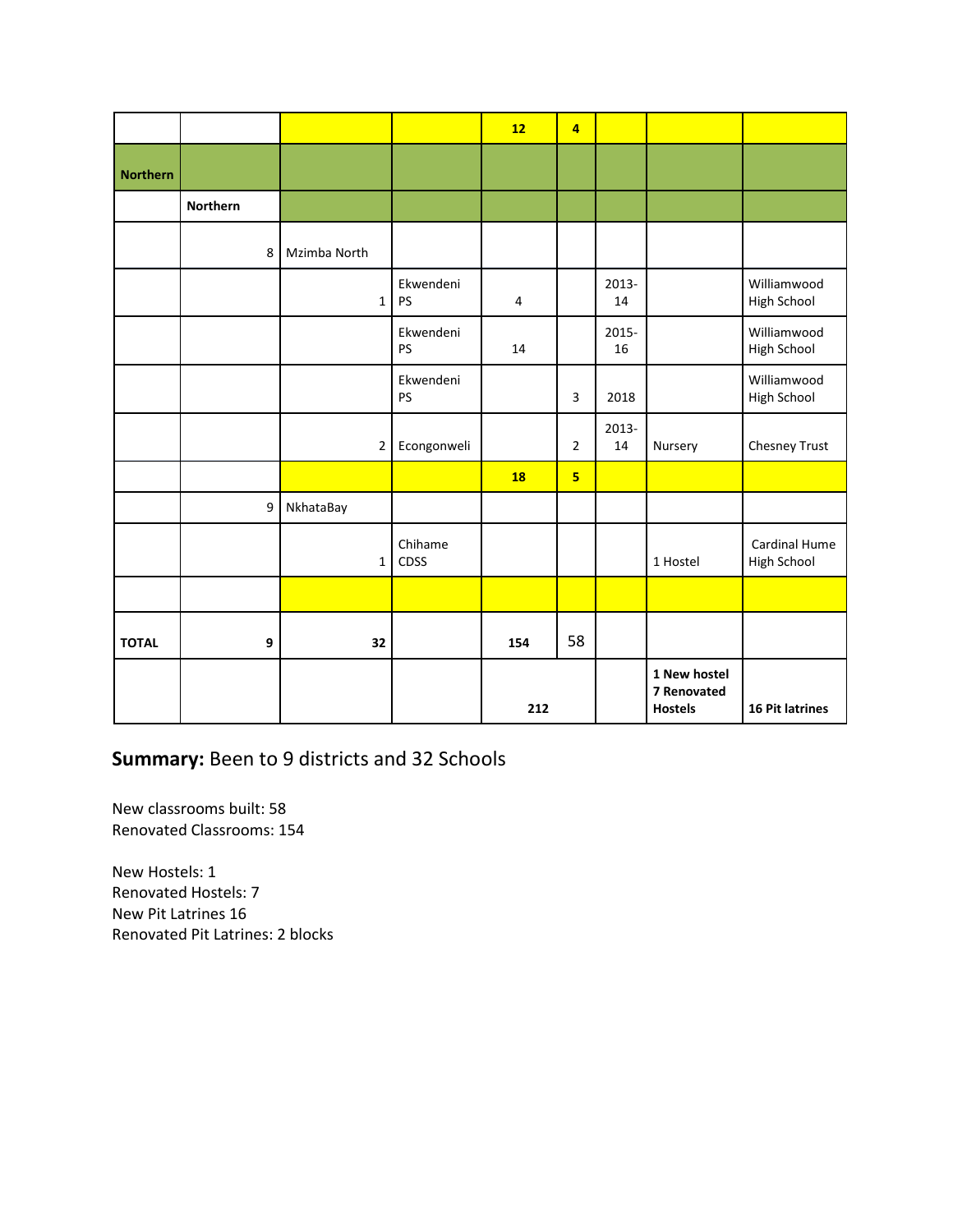#### **SCHOOLS PROVIDED WITH HAND WASHING MATERIALS BY CLASSROOMS FOR MALAWI**

| South West Div                   |                       |                        |                               |                   |                                      |
|----------------------------------|-----------------------|------------------------|-------------------------------|-------------------|--------------------------------------|
|                                  | <b>Edu District</b>   | <b>School</b>          | 50 ltrs Tap<br><b>Buckets</b> | <b>Basin</b><br>S | <b>Ufresh Soap</b><br><b>Tablets</b> |
| $\mathbf{1}$                     | <b>BT Urban</b>       |                        |                               |                   |                                      |
|                                  | $\mathbf{1}$          | Misesa PS              | 10                            | 10                | 90                                   |
|                                  | $\overline{2}$        | Kachere Nursery        | 5                             | 5                 | 90                                   |
|                                  | 3                     | Nyambadwe PS           | 10                            | 10                | 90                                   |
|                                  | 4                     | <b>Bangwe Nursery</b>  | 5                             | 5                 | 90                                   |
|                                  |                       |                        | 30                            | 30                | 360                                  |
| $\overline{2}$                   | <b>BT Rural</b>       |                        |                               |                   |                                      |
|                                  | $\mathbf 1$           | Mang'omba              | 10                            | 10                | 90                                   |
|                                  | $\mathbf 2$           | Chisenjere             | 10                            | 10                | 90                                   |
|                                  | 3                     | Ngumbe CDSS            | 10                            | 10                | 90                                   |
|                                  | 4                     | Ntenjera CDSS          | 10                            | 10                | 90                                   |
|                                  | 5                     | Katete PS              | 10                            | 10                | 90                                   |
|                                  | 6                     | Ntenjera Primary       | 10                            | 10                | 90                                   |
|                                  | $\overline{7}$        | Michiru PS             | 10                            | 10                | 90                                   |
|                                  | 8                     | Namitsitsi PS          | 10                            | 10                | 90                                   |
|                                  | 9                     | Kanyetedza PS          | 10                            | 10                | 90                                   |
|                                  | 10                    | Chilangoma PS          | 10                            | 10                | 90                                   |
|                                  | 11                    | Lirangwe PS            | 10                            | 10                | 90                                   |
|                                  | 12                    | Chilandepa PS          | 10                            | 10                | 90                                   |
|                                  | 13                    | Mlambe 1               | 10                            | 10                | 90                                   |
|                                  | 14                    | Ntondoko               | 10                            | 10                | 90                                   |
|                                  | 15                    | <b>William Nursery</b> | 5                             | 5                 | 90                                   |
|                                  |                       |                        | 145                           | 145               | <b>1350</b>                          |
| 3                                | Mwanza                |                        |                               |                   |                                      |
|                                  | $\mathbf{1}$          | Mpira                  | 10                            | 10                | 90                                   |
|                                  |                       |                        | 10                            | 10                | 90                                   |
| <b>Shire</b><br><b>Highlands</b> |                       |                        |                               |                   |                                      |
| 4                                | Mulanje               |                        |                               |                   |                                      |
|                                  | $\mathbf{1}$          | Namulenga Girls PS     | 10                            | 10                | 90                                   |
|                                  | $\overline{2}$        | Namulenga Boys         | 8                             | 8                 | 90                                   |
|                                  | 3                     | Pasani PS              | 10                            | 10                | 90                                   |
|                                  | $\mathbf{A}^{\prime}$ | Lauderdale PS          | 10                            | 10                | 90                                   |